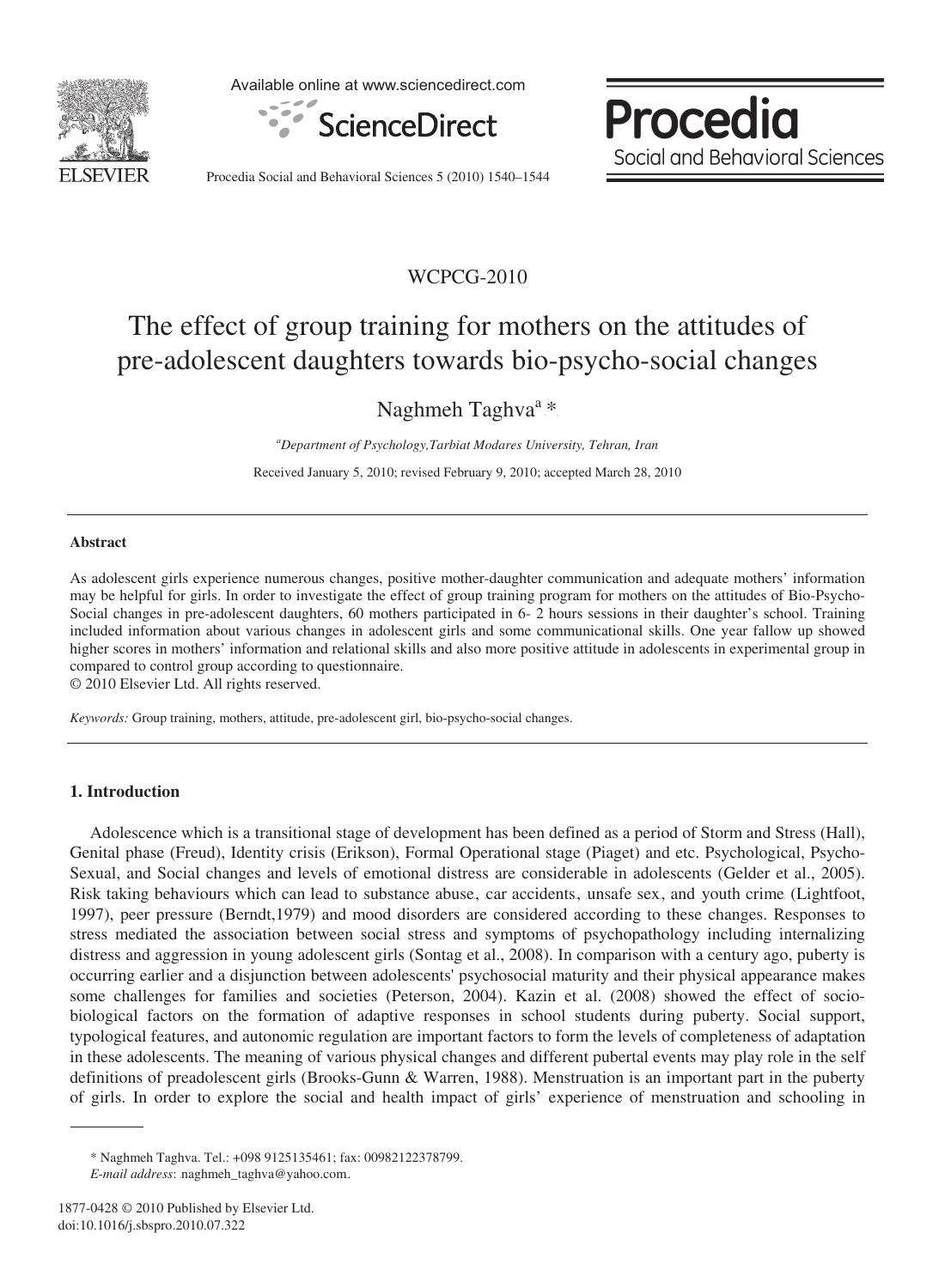Tanzania, some data were collected. Transition through puberty without adequate guidance on puberty and menses management makes numerous challenges for adolescent girls. Paying attention to their pragmatic and realistic recommendations would be important for the healthy transition to womanhood (Sommer, 2010). Negative body image and body dissatisfaction are also important topics for adolescent girls (Koff & Rierdan, 1993; Paxton et al., 2005) especially for pre-adolescents(Petersen, 1979).

The relationship between adolescent and parent is considerable to confront Bio-Psycho-Social changes. Ackard et al. (2006) investigated parent-child connectedness and behavioural and emotional health among 4746 adolescent students. They found that adolescents who perceived very little or no mother caring, reported high prevalence rates of unhealthy weight control behaviours (63.49% girls, 25.45% boys); suicide attempts (33.51% girls, 21.28% boys); low self-esteem (47.15% girls, 24.56% boys); and depression (63.52% girls, 33.35% boys). Compromised behavioural and emotional health of teens significantly associated with their perception of low parental caring, difficulty talking to parents about problems, and valuing friends' opinions for serious decisions. McGee et al. (2005) paid attention to the perceptions of the parent–adolescent relationship in a longitudinal investigation between age 11 and age 14 by a report measure of conflict and aspects of warmth in the parent-child relationship. Increase in conflict and decrease in all aspects of warmth were greater for girls than boys. As puberty makes changes in motherdaughter relationship control (O'Sullivan et al. 2000), some programs focused on the relationship between mothers and their adolescent girls. Romo et al. (2004) examined Mexican-American adolescents' responsiveness to their mothers' questions about dating and sexuality. As girls are more argumentative they were more active than boys in responding to questions about their personal experiences. Mothers mostly use closed-ended formats, requesting yes– no or other short answers maybe because they think that their adolescents are more comfortable in this ways. For preventing substance use among adolescent girls, a mother-daughter program showed improvements according to the goal and also improvements in communication with daughters and monitoring of daughters' discretionary time (Schinke et al. 2009). The central role that mothers and fathers play in shaping the quality of the romantic relationships that late adolescent girls form was discussed by Scharf & Mayseless (2008). They also reported that delays in the entrance into sexual romantic relationships in adolescent girls were associated with better quality of relationship with mother.

 As attitudes develop on the ABC model (affect, behaviour, and cognition) and most attitudes are the result of direct experience or observational learning (wikipedia, 2010), attitudes towards pubertal changes in pre-adolescent girls are related to environmental information. Whisnant  $&\&$  Zegans (1975) investigated attitudes towards menarche in white middle class American adolescent girls and they suggested that "menarche is an emotional event related to the adolescent girl's emerging identity as an adult woman, her newly acquired ability to reproduce, and her changing relationship with her mother".

### **2. Method**

To study the effect of group training program for mothers on the attitudes towards Bio-Psycho-Social changes in Iranian pre-adolescent daughters, 60 mothers participated in 6 sessions in their daughter's school. each session lasted two hours. Matched control group had no program. Mean age of daughters was 12.3 and they were studying at a middle school in Tehran at the time of program. Training was including information about biological, psychological and social changes in adolescent girls and some communicational skills to be discussed by mothers and their daughters about these topics. Answering to the questions and receiving informative leaflet were the last part of each session. Program was designed and performed by four experts in psychology, counseling, gynecology and nutrition. Program and questions were in Farsi.

Semi structured interview with mothers was conducted before the program and one year later. This interview which was done by school counselor included demographic information and it had some questions about the quality of mother-daughter relationship. The post interview which was done one year after program was also contained of informative questions to assess mothers' knowledge about Bio-Psycho-Social changes in adolescent girls. 20 informative questions was designed and modified by executive team. Each item had three scores (0= wrong answer, 1= correct but incomplete answer, 2= correct and complete answer). To investigate the inter rater reliability, answers were rated by two psychologists. Three questions were omitted after statistical analysis. Therefore, total score ranges from 0 to 34 for 17 questions. Mother-daughter communicational quality was considered during the interview and interviewer rated (from 0 to 10) this quality according to a guideline.